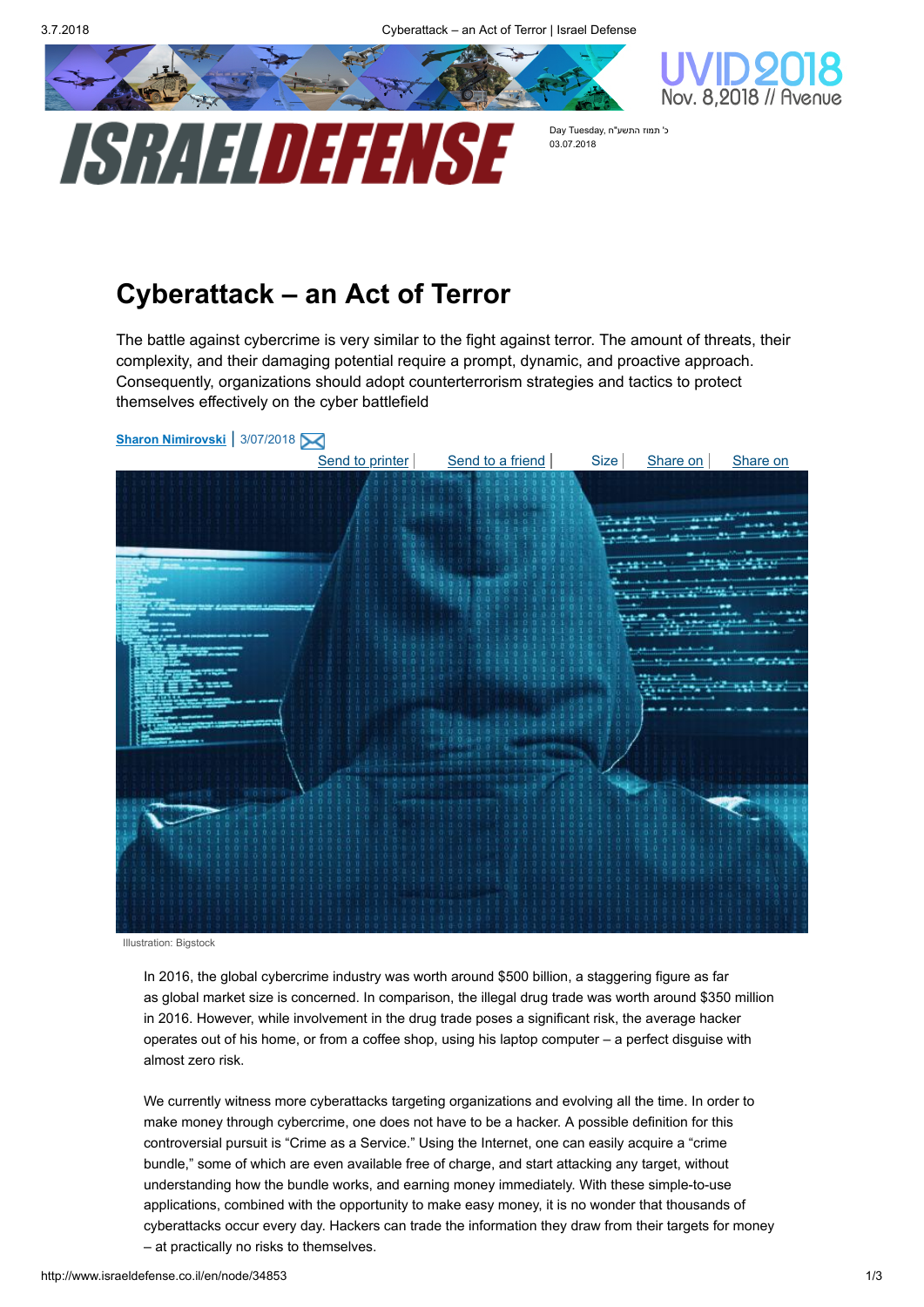## 3.7.2018 Cyberattack – an Act of Terror | Israel Defense

The world's IT security industry and cybersphere generally invest thousands of working hours and hundreds of thousands of dollars annually in upgrading the tools and knowledge for defending against these attacks, mostly in the public and business sectors. In Israel, the National Cyber Security Authority (NCSA) monitors privately initiated attacks, among others. On the other hand, experience has shown that such leading information security companies like Check Point, Palo Alto, Kaspersky and others can respond to threats only after 48 to 72 hours. In the cyber world, this is a very long time. The reason for that stems from the difficulty of identifying cyberattacks where the attack models change their patterns every day. In addition, the security companies tend to respond "across the board" rather than focus on the specific organization facing the attack.

Having said that, the defense protocols used by most organizations evidently fail to provide a proper response for cyberattacks, especially in the era of business agility and broad perspectives. Consequently, almost every ransomware tool can easily bypass all familiar defense layers. The amount of threats, their complexity, and their damaging potential compel organizations wishing to protect themselves to adopt a prompt, dynamic and proactive approach. If they fail to protect themselves, their investments in resources (equipment and personnel) will go down the drain repeatedly.

Every cyber threat needs to be spotted while the spotting party remains as effectively protected as possible. In Israel, military cybersecurity elements gained substantial experience over the years, from which one can derive and implement methods of operation. The Israeli military teaches its cybersecurity specialists to "sleep with the enemy" – to know the enemy, think like the enemy and act like the enemy. This military strategy is the most appropriate one for dealing with cybercrime – we need to completely forget that we are on the defensive side and start thinking about what our most painful spot would be, what our weakness is, where the damage potential is the most substantial – and focus on those spots. We must remember that yesterday's methods are not necessarily relevant today.

The recognition of the effectiveness of this approach has permeated even more deeply this year, along with the realization that a cyber war is an all-out war on terrorism. Israel is perceived as a global innovator in the field and as a leading exporter of defensive cybersecurity software, converted from military applications. In practice, however, the Israeli Government does not promote sufficient regulation in this field, and various local companies that are not legally obligated to comply with even the minimum information security criteria endanger multiple parties.

Just recently, we have learned that the Israel Capital Market, Insurance & Savings Authority found cybersecurity faults at various institutional entities – insurance companies, pension funds, provident funds, and education funds – in which the public invests billions of shekels. The Authority is currently conducting a comprehensive audit of this industry, to determine how to manage the cybersecurity risks it faces. One can only hope that in the race against time in cyberspace, these faults are addressed in accordance with the military concept, in order to gain even a small advantage on the cyber battlefield.

\*\*\*

## Sharon Nimirovski is the CEO of White Hat

|                                                                                                       |    | Send to printer | Send to a friend                                                                 | <b>Size</b> | Share on | Share on |
|-------------------------------------------------------------------------------------------------------|----|-----------------|----------------------------------------------------------------------------------|-------------|----------|----------|
| <b>Boeing Invests in On-Demand</b><br><b>Urban Aerial Delivery Startup</b>                            | У. |                 | You might be interested also                                                     |             |          |          |
| <b>Matternet</b><br><b>IDAN Computers Presents</b><br>ObliMapper - Transforms                         | >  |                 | <b>Thai Army Operates Elbit Hermes 450 UAVs</b><br>Ami Rojkes Dombe   26/06/2018 |             |          |          |
| Drone Imagery into Actionable<br>VISINT<br>Cyberbit Hosted Joint<br><b>Cybersecurity Exercise for</b> | >  |                 |                                                                                  |             |          |          |
| German, Israeli Banks                                                                                 |    |                 |                                                                                  |             |          |          |